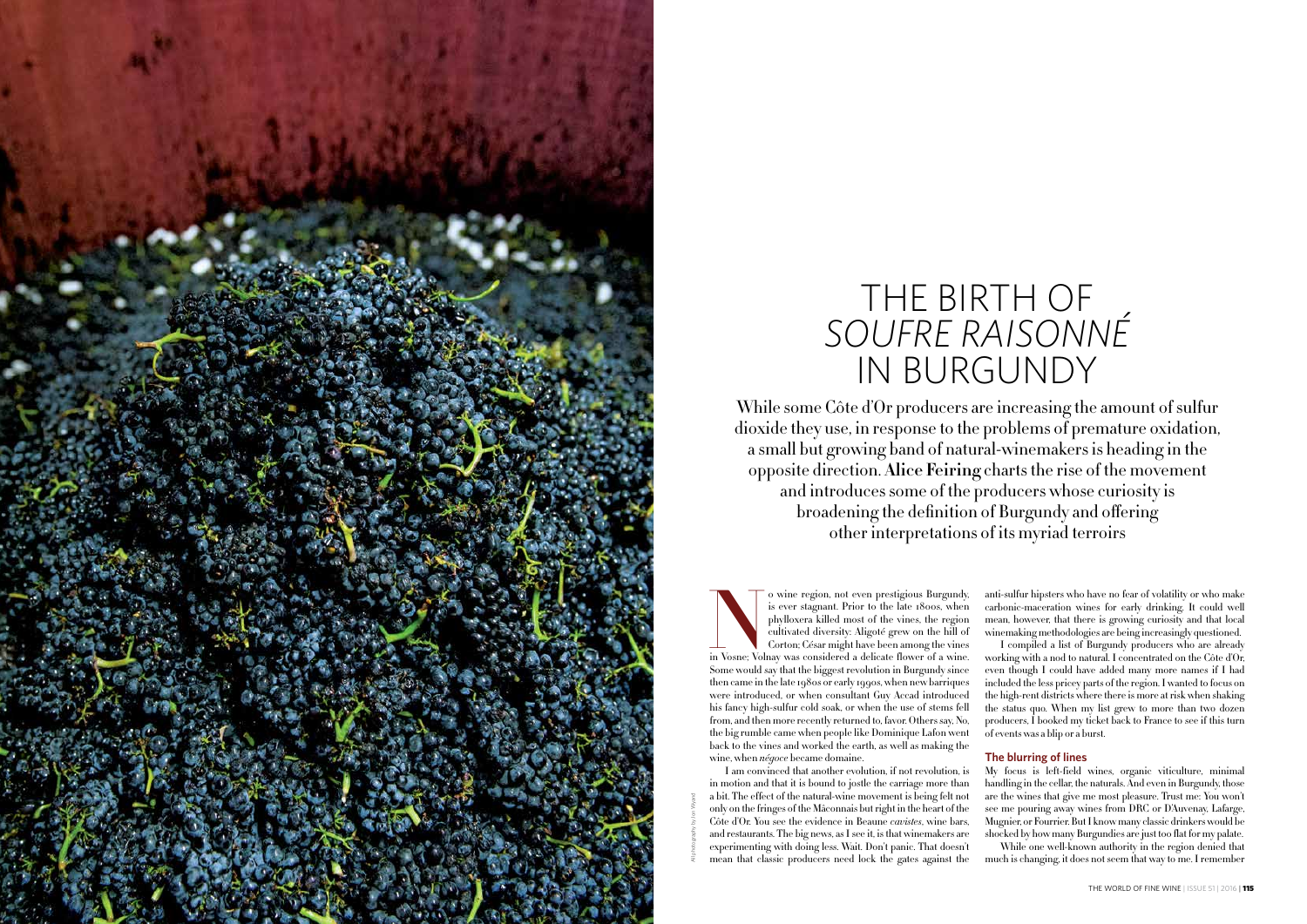## **feature / ferment / Soufre Raisonné in Burgundy**



Sitting in the field behind the stone farmhouse of wine shipper Becky Wasserman in Bouilland, I pondered the issue further. After a huge tasting, I was unwinding with some bubbles, swirling my glass while struggling to eavesdrop on the rapid French conversations around me. Within earshot sat a cluster from the new Burgundy generation, deep into a schmooze. One of them was Nicolas Faure, who farms in Nuits-St-Georges and Pernand-Vergelesses and whose wines I found striking, gulpable. His manner of working? "*Soufre raisonné*," he joked, riffing on the well-known term *lutte raisonnée*, a form of viticulture that might be mostly organic but allows for the use of man-made chemicals when deemed necessary. Another notable producer was young, fair-haired Armand Heitz of Domaine Heitz-Lochardet in Puligny-Montrachet, his hands tough from working the vines. He is also experimenting with less sulfur dioxide. At the middle of it all was Sylvain Pataille, the pope of this new movement, based in Marsannay. His recent Pinot Noirs and Aligotés had no added sulfur dioxide during vinification. Near him sat his neighbor, Bruno Clair's son Edouard, who, still working under his father's supervision, was talking about his desire to make no-sulfur wine. His father might have been a firebrand in Marsannay, but was he really ready for this radical change? Was Burgundy ready for what might prove to be not a fad but the future?

an unusual event at the 2014 Grands Jours de Bourgogne, the biennial trade tastings, where thousands of visitors traipse through the region's villages to sample the new releases. Before the gala dinner in Marsannay, there was a viewing of the new documentary film *Natural Resistance*, by Jonathan Nossiter (of *Mondovino* fame), which celebrates Italian natural winemakers. I heard afterward that some left the dinner disgruntled, but others circled the filmmaker for his autograph. I saw the lines between conventional and outsider blurring.

#### **Defining Burgundy and terroir**

I suppose something depends on how narrowly we define Burgundy. For example, does Burgundy have to be superconcentrated? Does it really need, as Robert Parker once said, "100 per cent toasty new oak"? Does all Meursault have to emulate Coche-Dury? Do the wines need to age longer than 30 years? Is Burgundy a style, like Napa, or is it a place? Or is it wine from beautiful soil and well-tended vines, sensibly made? I posed the question to Wasserman, an American who has lived and worked in the area since 1970 and who has witnessed the changes firsthand. She replied, "The composer is the geology; the instrument, the vineyards; the musician, the vigneron. But the tendency today is to admire the song rather than the singer. In the end, no single interpretation has ever served Burgundy well."

The question of what Burgundy is has also been debated by the Bureau Interprofessionnel des Vins de Bourgogne (BIVB), in charge of marketing the wines. I discovered during the 2014 Grands Jours that the organization was trying to find an acceptable term for wines that were out of the ordinary and might not, therefore, qualify for appellation status but that deserved something more dignified than the existing Vin de France. Finding the perfect phrase was like trying to empty a lake with a slotted spoon. Claire Naudin—a passionate advocate for sensible winemaking, who makes the wine at her family domaine, Naudin-Ferrand in Magny-lès-Villers—suggested

Vins à Forte Personnalité (VFP)—"Wines with a Strong **Personality.**" I suggested Eccentrique. But finally, in the fall of 2015, an agreement was reached. From now on, those at initial peer tastings who try to identify wines with what they consider to be faults, to prevent the wines from reaching the market, will have a new option. They can flag wines that might step outside the norm but are not crazily bacterial as VFP. This is a serious acknowledgment that another expression of terroir is possible.

#### **A new holy grail**

While natural wines are about more than having no added sulfur dioxide, the additive is the sticking point for many. Often considered essential for stabilization and longevity, it also reduces a wine's liveliness. Nevertheless, making a wine without sulfur dioxide—or at least with as little as possible—is the new holy grail that many, even in Burgundy, seem ready to seek. Some are venturing into risky terrain, but the reward is greater vibrancy.

Naudin and her like-minded husband, Jean-Yves Bizot, live near his vines in Vosne-Romanée. Claire's largest family holdings are in the Hautes-Côtes. She started to ease up on extraction 15 years ago. When I first met her in 2011, she fretted bout the wines she fermented and raised without sulfur dioxide: "Some people don't understand," she lamented. But during my most recent visit she noted, "Now when people taste Orchis [Mascula, her Bourgogne Hautes-Côtes de Beaune],  $\frac{1}{10}$  one says that its color is too light." She admits that she might  $\overline{\text{have}}$  lost some old customers, but the new ones she attracts more than make up for them.

Some are taking small steps, one at a time. Domaine Henri & Gilles Buisson in St-Romain now has two no-sulfur cuvées. At his family domaine, Chandon de Briailles in Savigny-lès-Beaune, François de Nicolay makes wine with his sister Claude. He has not only started a natural-wine *négoce* but has also convinced Claude that they should reduce sulfur dioxide levels at Chandon de Briailles itself; so, in 2014 they made one barrel of their Savigny-lès-Beaune Premier Cru Les Lavières without it. The changes at Domaine Simon Bize could be dramatic. Patrick Bize's widow Chisa told me that she had long wanted her husband to start working biodynamically. He was skeptical. But after I tasted with her on a stormy day in June 2015, she explained to me, "I was reading the last interview Patrick gave before he died in 2013. In it, he told the writer that we were biodynamic, even though we were not. It was like a message, a present, he sent to me after his death. Or at least I took it that way." More recently there has also been a shift in sulfur dioxide usage. "Before, we were systematic about it; now, we taste and think, *Do we need it or not?*" She found that one of the benefits of using less is a more aromatic wine with a broader palate.

#### **Growing momentum**

How and why have such changes come about? It's not that difficult to track them. Natural wine is, of course, linked to organic or biodynamic farming. Now widespread in Burgundy, biodynamics was introduced to the area in 1979 by Jean-Claude Rateau, who continues to make Beaune wines of great and

Opposite (clockwise from top left): François de Nicolay and his sister Claude at Domaine Chandon de Briailles; Claire Naudin; Sylvain Pataille; Jean-Claude Rateau.